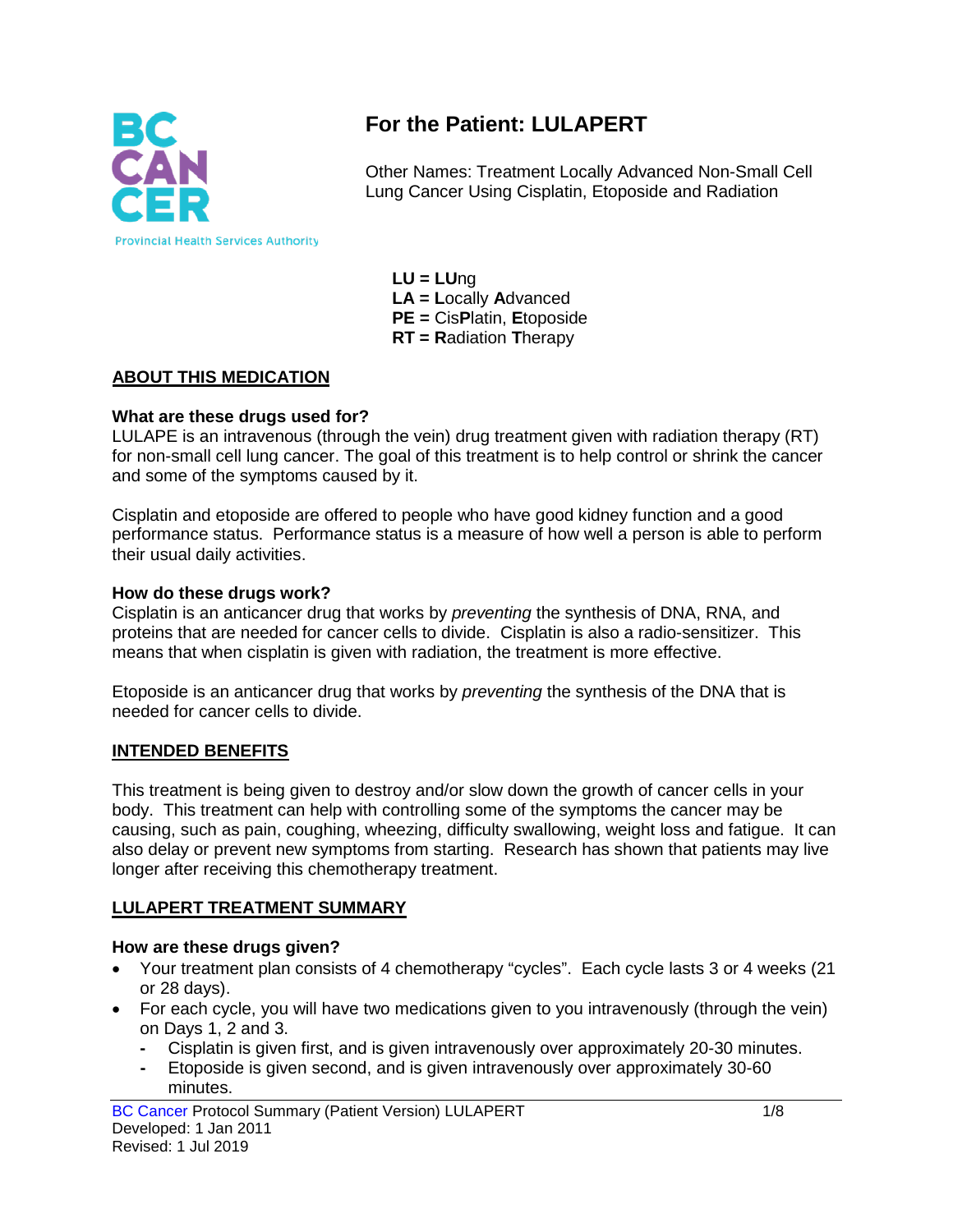- For cycles given concurrently (together) with radiation therapy:
	- **-** Radiation usually starts with the first cycle of chemotherapy, but your oncologist will decide what the best timing for you will be.
	- **-** Radiation is usually given over a period of approximately three weeks; once per day, during the week (Mon-Fri), with weekends off.
	- **-** For the first three days of your scheduled radiation, you will receive both cisplatin and etoposide chemotherapy and your radiation will be given after your daily chemotherapy treatments are complete.

### **What will happen when I get my drugs?**

- A blood test is done within one month of starting treatment.
- A blood test is also done before Day 1 of each cycle.
- The dose and timing of your chemotherapy may be changed based on your blood test results and/or other side effects.
- Your very first treatment will take longer than other treatments because a nurse will be reviewing the possible side effects of your chemotherapy plan and will discuss with you how to manage them. *It is a good idea to bring someone with you to your first chemotherapy appointment.*
- You will be given a prescription for anti-nausea medications (to be filled at your regular pharmacy). Please bring your anti-nausea medications with you to each treatment. Your nurse will tell you when to take the anti-nausea medication(s). You may also need to take your anti-nausea drugs at home after treatment. It is easier to prevent nausea than to treat it once it happens, so follow directions closely.

## **LULAPERT TREATMENT PROTOCOL**

Start Date: **With Start Date: Start Date: All 2008** 

**Cycle 1:**

| Day 1                  | Day 2                  | Day 3                  | Day 4     | Day 5     | Day 6     | Day 7     |
|------------------------|------------------------|------------------------|-----------|-----------|-----------|-----------|
| <b>Blood Test</b>      | <b>Cisplatin &amp;</b> | <b>Cisplatin &amp;</b> | <b>No</b> | <b>No</b> | <b>No</b> | <b>No</b> |
| <b>Cisplatin &amp;</b> | <b>Etoposide</b>       | <b>Etoposide</b>       | chemo     | chemo     | chemo     | chemo     |
| <b>Etoposide</b>       |                        |                        |           |           |           |           |
| Day 8                  | Day 9                  | Day 10                 | Day 11    | Day 12    | Day 13    | Day 14    |
| <b>No</b>              | <b>No</b>              | <b>No</b>              | <b>No</b> | <b>No</b> | <b>No</b> | <b>No</b> |
| Chemo                  | chemo                  | chemo                  | chemo     | chemo     | chemo     | chemo     |
| Day 15                 | Day 16                 | Day 17                 | Day 18    | Day 19    | Day 20    | Day 21    |
| <b>No</b>              | No.                    | No.                    | <b>No</b> | <b>No</b> | <b>No</b> | No.       |
| Chemo                  | chemo                  | chemo                  | chemo     | chemo     | chemo     | chemo     |

#### **This 21-day cycle will repeat 3 more times**

**\*\*\*Radiation will be given from Monday to Friday over approximately 3 weeks during one cycle, usually with cycle #1. You will still receive 3 days of chemotherapy during this cycle. At the end of this cycle, you may be given one extra week off (28-day cycle) – this will be up to your oncologist\*\*\***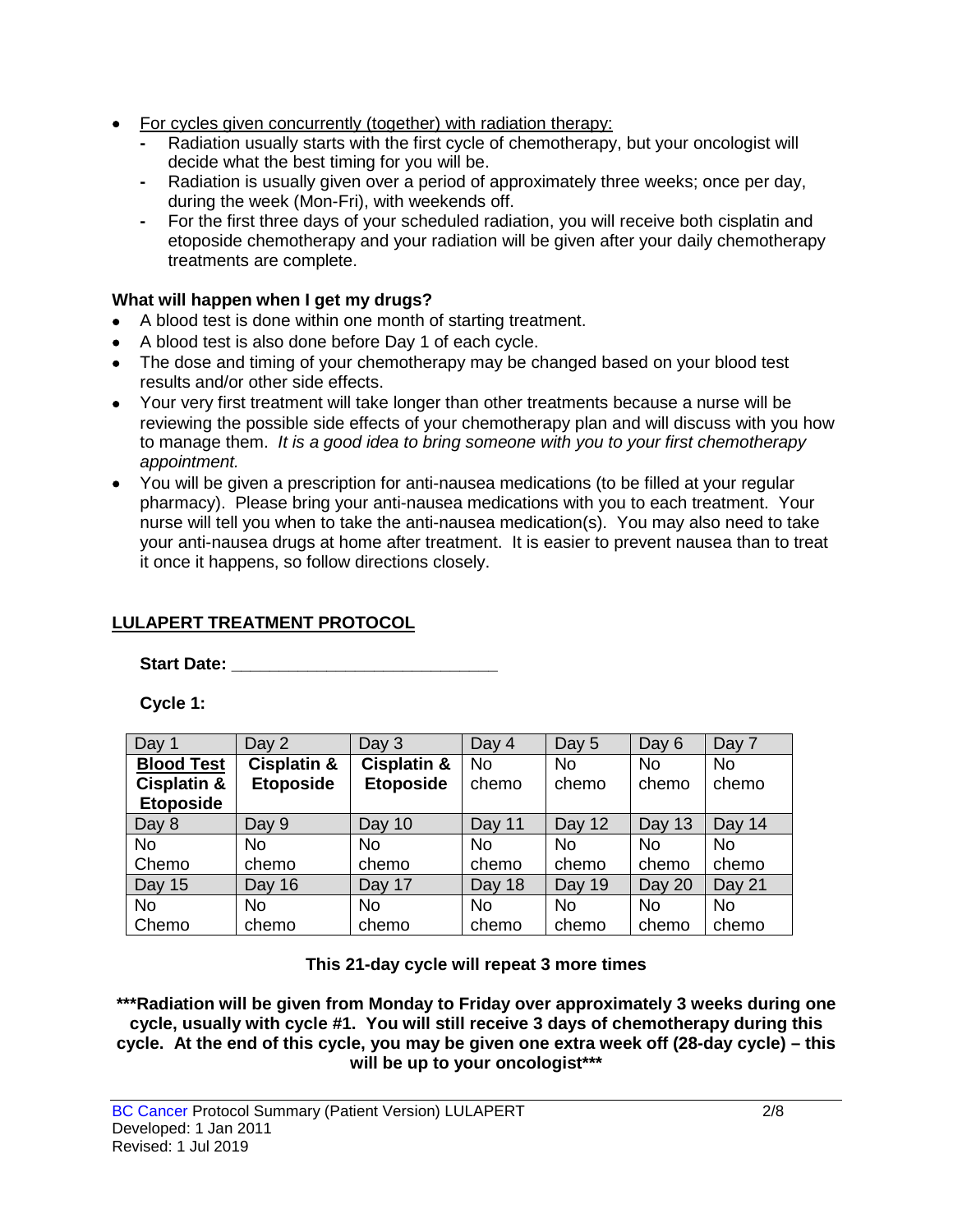### **CHEMOTHERAPY SIDE EFFECTS AND MANAGEMENT**

## **Are there any risks?**

• Unexpected and unlikely side effects can occur with any drug treatment. The ones listed below are particularly important for you to be aware of.

| <b>SERIOUS SIDE EFFECTS</b>                                                                                                                                                                                                                                                                                                                                                                                                                                                                                                           | How common<br>is it?  | <b>MANAGEMENT</b>                                                                                                                                                                                                                                                                                                                                                                                                                                                                                                                                                                                                                                                                                                                                                                           |
|---------------------------------------------------------------------------------------------------------------------------------------------------------------------------------------------------------------------------------------------------------------------------------------------------------------------------------------------------------------------------------------------------------------------------------------------------------------------------------------------------------------------------------------|-----------------------|---------------------------------------------------------------------------------------------------------------------------------------------------------------------------------------------------------------------------------------------------------------------------------------------------------------------------------------------------------------------------------------------------------------------------------------------------------------------------------------------------------------------------------------------------------------------------------------------------------------------------------------------------------------------------------------------------------------------------------------------------------------------------------------------|
| Your white blood cells may decrease 7-<br>10 days after your treatment. They<br>usually return to normal in 3 weeks.<br>White blood cells protect your body by<br>fighting bacteria (germs) that cause<br>infection. When they are low, you are at<br>greater risk of having an infection.<br>Your platelets may decrease during or<br>after your treatment They will return to<br>normal after your last treatment.<br>Platelets help to make your blood clot<br>when you hurt yourself. You may<br>bruise or bleed more easily than | Very common<br>Common | To help prevent infection:<br>Wash your hands often and always after using the bathroom.<br>$\bullet$<br>Take care of your skin and mouth by gently washing regularly.<br>$\bullet$<br>Avoid crowds and people who are sick.<br>$\bullet$<br>Call your doctor <i>immediately</i> at the first sign of an <i>infection</i><br>such as fever (over 100°F or 38°C by an oral thermometer),<br>chills, cough or burning when you pass urine.<br>To help prevent bleeding problems:<br>Try not to bruise, cut or burn yourself.<br>Clean your nose by blowing gently, do not pick your nose.<br>$\bullet$<br>Brush your teeth gently with a soft toothbrush as your gums<br>may bleed more easily. Maintain good oral hygiene.<br>Avoid taking ASA (e.g.: ASPIRIN®) or Ibuprofen (e.g.: ADVIL®), |
| usual.<br>Allergic reactions may rarely occur.<br>Signs of an allergic reaction are<br>dizziness, confusion and wheezing or<br>difficulty breathing. This reaction can<br>occur during or immediately after                                                                                                                                                                                                                                                                                                                           | Rare                  | unless prescribed by your doctor.<br>Tell your nurse immediately if this happens while you are<br>receiving cisplatin or etoposide. Go to your local Emergency<br>Room immediately if this happens after you leave the clinic.                                                                                                                                                                                                                                                                                                                                                                                                                                                                                                                                                              |
| cisplatin or etoposide, several hours after<br>receiving cisplatin, or after many doses<br>of cisplatin.<br>Cisplatin and etoposide burn if they leak<br>under the skin.                                                                                                                                                                                                                                                                                                                                                              | Very rare             | Tell your nurse <i>immediately</i> if you feel pain, burning, stinging, or<br>any other change while the drug is being given.                                                                                                                                                                                                                                                                                                                                                                                                                                                                                                                                                                                                                                                               |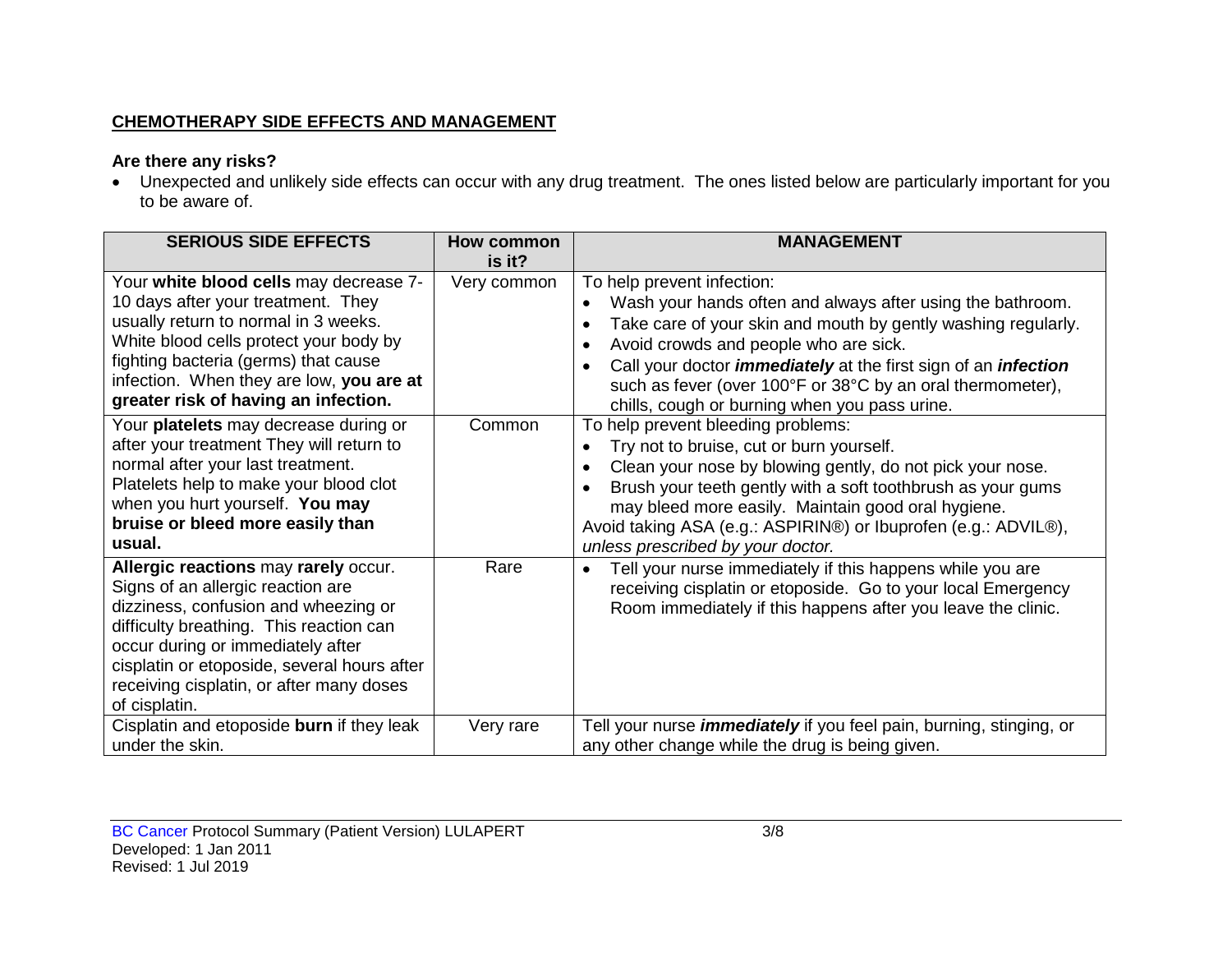| <b>OTHER SIDE EFFECTS</b>                                                                                                                                                                                                                                                                                                                                 | <b>How Common</b><br>Is It? | <b>MANAGEMENT</b>                                                                                                                                                                                                                                                                                                                                                                                                                                                                                                   |
|-----------------------------------------------------------------------------------------------------------------------------------------------------------------------------------------------------------------------------------------------------------------------------------------------------------------------------------------------------------|-----------------------------|---------------------------------------------------------------------------------------------------------------------------------------------------------------------------------------------------------------------------------------------------------------------------------------------------------------------------------------------------------------------------------------------------------------------------------------------------------------------------------------------------------------------|
| Nausea and vomiting may occur after<br>your treatment and may last for up to 24<br>hours. Nausea may last longer for some<br>patients.                                                                                                                                                                                                                    | Very Common                 | You will be given a prescription for anti-nausea drug(s) to take<br>before your chemotherapy treatment and/or at home. It is easier to<br>prevent nausea than to treat it once it has happened, so follow<br>directions closely.<br>Drink plenty of liquids.<br>$\bullet$<br>Eat and drink often in small amounts.<br>$\bullet$<br>Try the ideas in "Food Choices to Control Nausea".<br>Your doctor may manage delayed nausea and vomiting differently.<br>Be sure to let your doctor know if you experience this. |
| Constipation or diarrhea may occur.                                                                                                                                                                                                                                                                                                                       | Common                      | To help constipation:<br>Exercise if you can.<br>$\bullet$<br>Drink plenty of liquids (8 cups a day).<br>$\bullet$<br>Try ideas in "Suggestions for Dealing with Constipation".<br>$\bullet$<br>To help diarrhea:<br>Drink plenty of liquids.<br>Eat and drink often in small amounts.<br>Avoid high fibre foods as outlined in "Food Ideas to Help with<br>$\bullet$<br>Diarrhea during Chemotherapy".                                                                                                             |
| Tiredness or lack of energy may occur.                                                                                                                                                                                                                                                                                                                    | Common                      | Do not drive a car or operate machinery if you are feeling tired.<br>$\bullet$<br>Try the ideas in "Your Bank of Energy Savings: How People<br>$\bullet$<br>with Cancer can Handle Fatigue".                                                                                                                                                                                                                                                                                                                        |
| Pain or tenderness may occur where<br>the needle was placed in your vein.                                                                                                                                                                                                                                                                                 | Common                      | Apply cool compresses or soak in cool water for 15-20 minutes<br>$\bullet$<br>several times a day.                                                                                                                                                                                                                                                                                                                                                                                                                  |
| Hair loss sometimes occurs and may<br>begin within a few days or weeks of<br>treatment. Your hair may thin or you<br>may become totally bald. Your scalp<br>may feel tender. You may lose hair on<br>your face and body. Your hair will grow<br>back once your treatments are over and<br>sometimes between treatments. Colour<br>and texture may change. | Common                      | Use a gentle shampoo and soft brush.<br>$\bullet$<br>Care should be taken with use of hair spray, bleaches, dyes and<br>$\bullet$<br>perms.<br>Protect your scalp with a hat, scarf or wig in cold weather.<br>$\bullet$<br>Cover your head or apply sun block on sunny days.<br>$\bullet$<br>Apply mineral oil to your scalp to reduce itching.<br>$\bullet$<br>Refer to the pamphlet "For the Patient: Hair loss due to<br>$\bullet$<br>chemotherapy"                                                             |

BC Cancer Protocol Summary (Patient Version) LULAPERT 4/8 Developed: 1 Jan 2011 Revised: 1 Jul 2019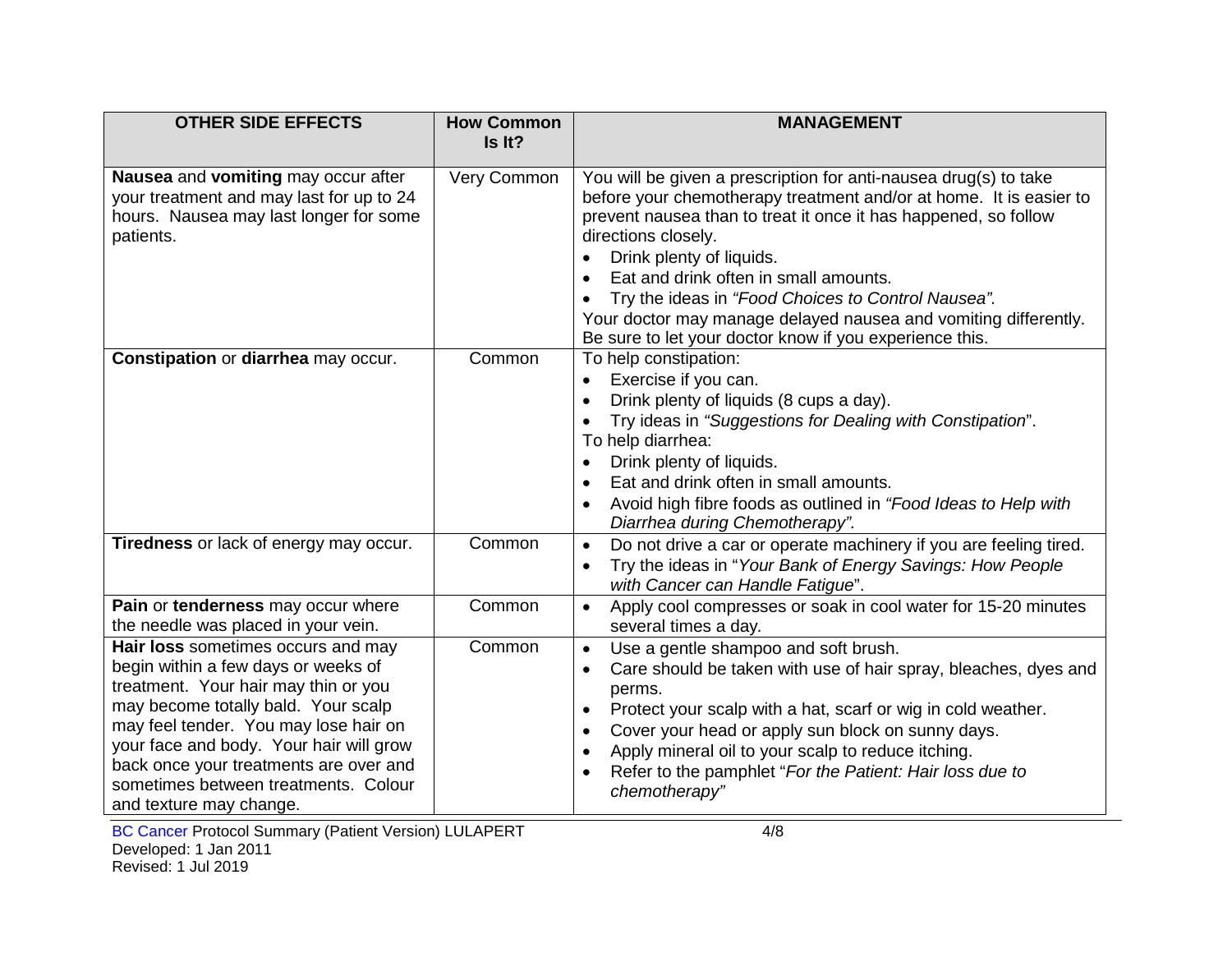| <b>OTHER SIDE EFFECTS</b>                                                                                                                                                                         | <b>How Common</b><br>Is It? | <b>MANAGEMENT</b>                                                                                                                                                                                                                                                                                                                                                                                                                                                                                                                                                                                     |
|---------------------------------------------------------------------------------------------------------------------------------------------------------------------------------------------------|-----------------------------|-------------------------------------------------------------------------------------------------------------------------------------------------------------------------------------------------------------------------------------------------------------------------------------------------------------------------------------------------------------------------------------------------------------------------------------------------------------------------------------------------------------------------------------------------------------------------------------------------------|
| Sore mouth may occur a few days after<br>treatment. Mouth sores can occur on the<br>tongue, the sides of the mouth or in the<br>throat. Mouth sores or bleeding gums<br>can lead to an infection. | Common                      | Brush your teeth gently after eating and at bedtime with a very<br>soft toothbrush. If your gums bleed, use gauze instead of a<br>brush. Use baking soda instead of toothpaste.<br>Make a mouthwash with $\frac{1}{2}$ teaspoon baking soda or salt in 1<br>cup warm water and rinse several times a day.<br>Try soft, bland foods like puddings, milkshakes and cream<br>soups.<br>Avoid spicy, crunchy or acidic food, and very hot or cold foods.<br>Try ideas Easy to Chew Recipes and Soft, Moist Food Ideas<br>Call your doctor if you are having difficulty eating or drinking due<br>to pain. |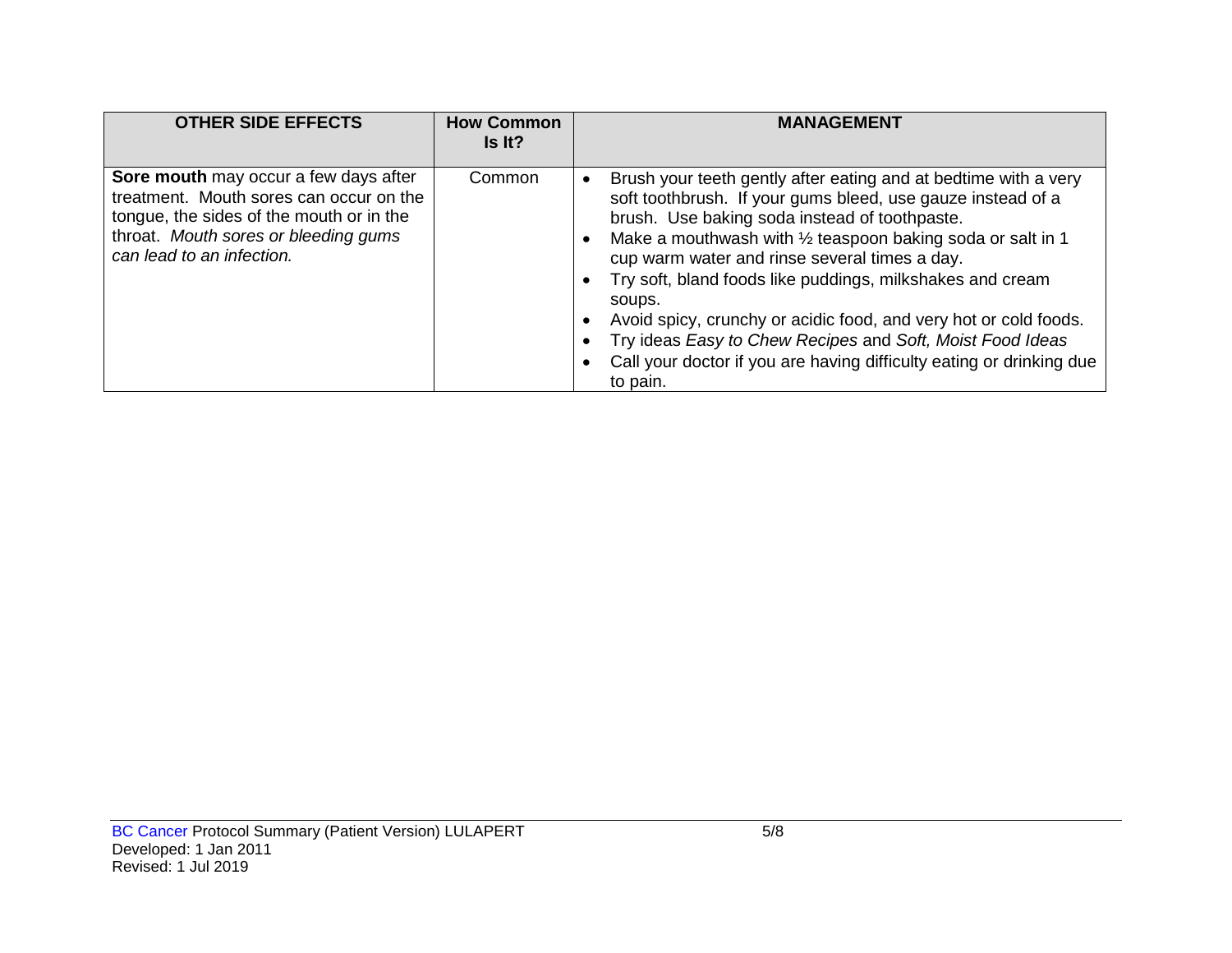### **RADIATION SIDE EFFECTS AND MANAGEMENT**

| <b>SIDE EFFECTS</b>                                                                                                                                                     | <b>How Common</b><br>Is It? | <b>MANAGEMENT</b>                                                                                                                                                                                                                                                                |
|-------------------------------------------------------------------------------------------------------------------------------------------------------------------------|-----------------------------|----------------------------------------------------------------------------------------------------------------------------------------------------------------------------------------------------------------------------------------------------------------------------------|
| <b>Tiredness</b> or lack of energy may occur.                                                                                                                           | Very Common                 | Do not drive a car or operate machinery if you are feeling tired.<br>$\bullet$<br>Try the ideas in "Your Bank of Energy Savings: How People<br>with Cancer can Handle Fatigue".                                                                                                  |
| Since radiation must pass through your<br>skin, skin irritation may occur while<br>receiving radiotherapy. Skin may feel<br>warm and sensitive and color may<br>change. | Common                      | Bathe using lukewarm water and mild, unscented soap. Pat<br>skin dry with a soft towel.<br>Wear loose, comfortable clothing.<br>Protect skin from direct sunlight and wind.<br>Avoid deodorants, perfume, alcohol, astringents and adhesives.                                    |
| Cough or shortness of breath may<br>occur, as radiation lowers the level of the<br>lung's surfactant, a substance that helps<br>the lungs expand.                       | Common                      | Drink plenty of fluids throughout the day<br>If you are experiencing cough and are also feverish or unwell,<br>it's important to call your doctor.                                                                                                                               |
| You may experience a sore throat or<br>difficulty swallowing.                                                                                                           | Common                      | Try eating smaller amounts of food at more frequent intervals.<br>Avoid highly seasoned foods, acidic foods, or foods that are<br>very hot or very cold.<br>Drink plenty of fluids throughout the day.<br>Try ideas Easy to Chew Recipes and Soft, Moist Food Ideas<br>$\bullet$ |
| <b>Hair loss will occur on the area of skin</b><br>being treated.                                                                                                       | Common                      | Hair usually grows back within a few months. Sometimes, as it<br>$\bullet$<br>grows back, it can become patchy.                                                                                                                                                                  |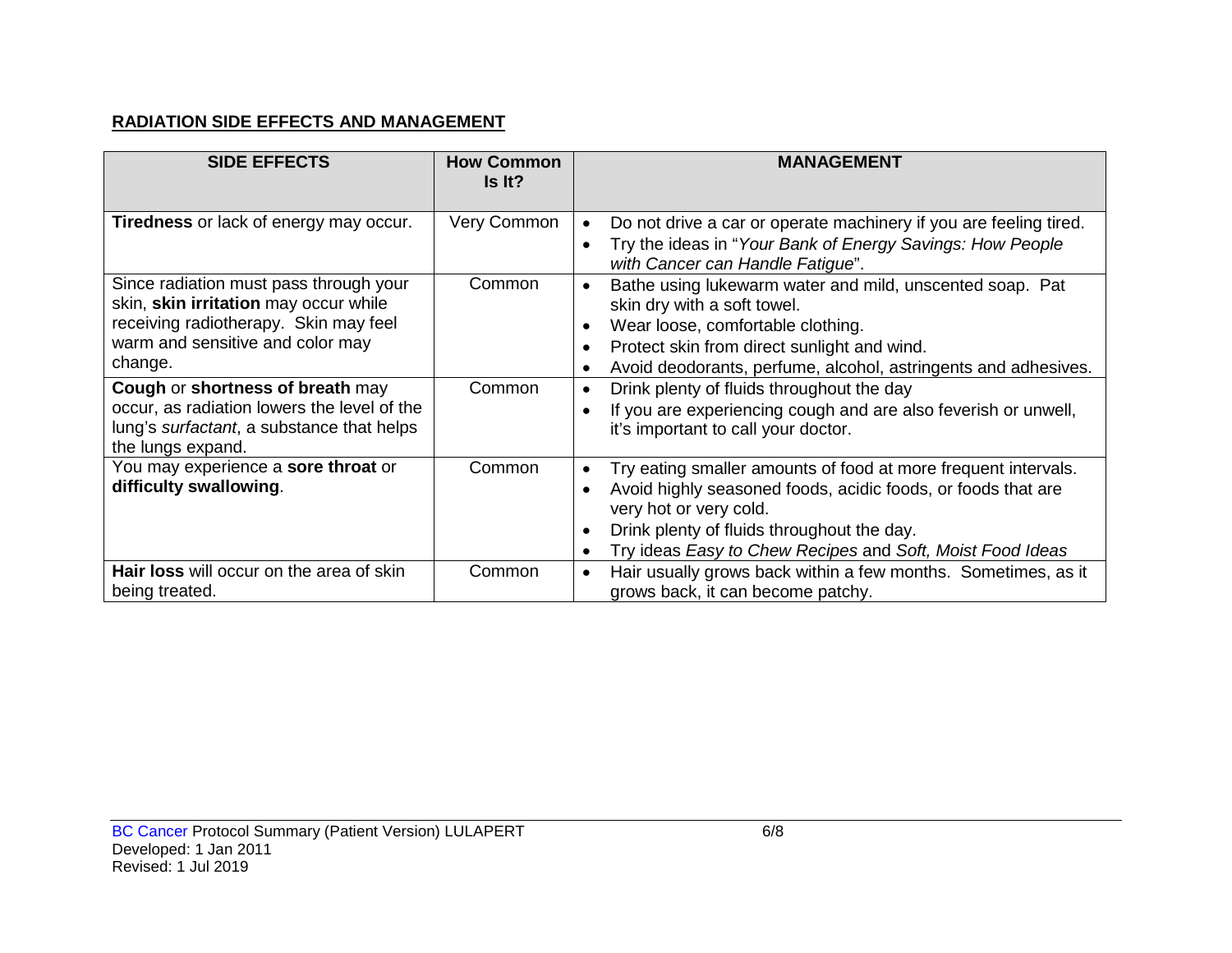### **INSTRUCTIONS FOR THE PATIENT**

#### **What other drugs can interact with LULAPERT?**

- Other drugs such as some antibiotics given by vein (e.g.: tobramycin, vancomycin), furosemide (LASIX®), phenytoin (DILANTIN®), pyridoxine (Vitamin B6), atovaquone (MEPRON®), warfarin (COUMADIN®), glucosamine and St John's Wort may interact with LULAPERT. Tell your doctor if you are taking these or other drugs as you may need extra blood tests, your dose may need to be changed or your treatment may need to be held for a few days.
- Check with your doctor or pharmacist before you start taking any new prescription or nonprescription drugs.
- If you are admitted to hospital for intravenous antibiotics, be sure that the doctor treating you knows you are on cisplatin chemotherapy.

#### **Other important things to know:**

- Cisplatin can cause changes in kidney function, but this is not common with the doses used in this type of treatment. It is important that you are well-hydrated before and after treatment.
- Sometimes, the nerve which allows you to hear can be affected by cisplatin. This could result in ringing in the ears or a change in your hearing. Report any of these problems to your doctor and/or nurse.
- The drinking of alcohol (in small amounts) does not appear to affect the safety or usefulness of this treatment.
- This treatment may cause sterility in men and menopause in women. If you plan to have children, discuss this with your doctor before starting treatment.
- This treatment may damage sperm and may cause harm to the baby if used during pregnancy. It is best to use *birth control* while you are undergoing treatment. Tell your doctor right away if you or your partner becomes pregnant. Do not breast feed during treatment.
- Tell all doctors or dentists you see that you being treated with cisplatin and etoposide before you receive treatment of any form.

### **SEE YOUR DOCTOR OR GET EMERGENCY HELP IMMEDIATELY IF YOU HAVE:**

- Signs of an **infection** such as fever (over 100°F or 38°C by an oral thermometer), chills, cough, pain or burning when you pass urine.
- Signs of a **stroke** such as sudden onset of severe headache, eyesight changes, slurred speech, loss of coordination, weakness or numbness in an arm or leg.
- Signs of **bleeding problems** such as black tarry stools, blood in urine or pinpoint red spots on skin.
- Signs of an **allergic reaction** (rare) soon after a treatment including dizziness, fast heart beat, face swelling or breathing problems.
- Signs of a **blood clot** such as tenderness or hardness over a vein, calf swelling and tenderness, sudden onset of cough, chest pain or shortness of breath.
- Signs of **heart problems** such as fast or uneven heartbeat.
- **Seizures** or **loss of consciousness**.